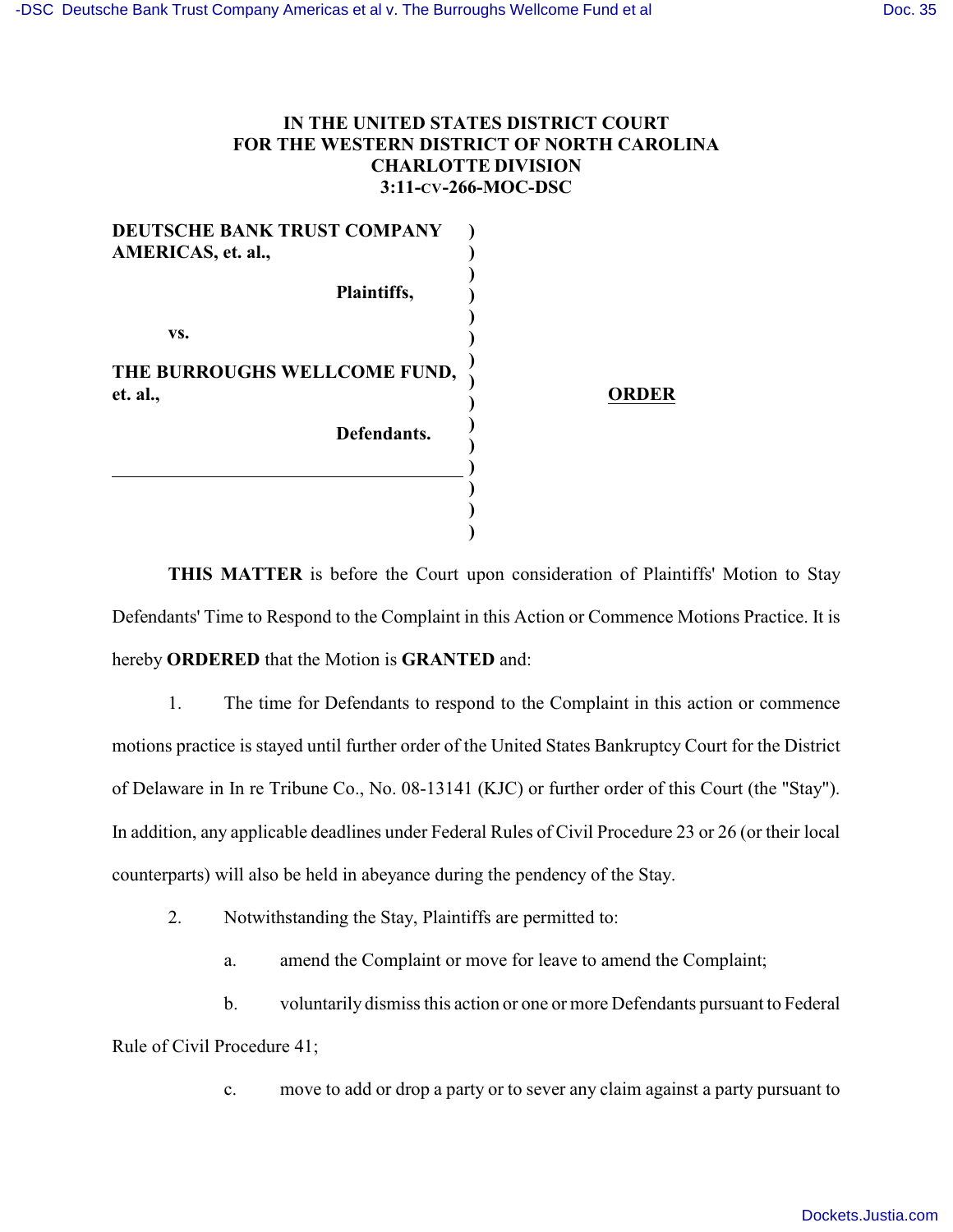Federal Rule of Civil Procedure 21;

d. move to consolidate and/or coordinate this action with any other action, without limitation, by making a motion pursuant to 28 U.S.C. § 1407 and the applicable Rules of Procedure of the U.S. Judicial Panel on Multidistrict Litigation, or any applicable state rules;

e. file a motion pursuant to Federal Rule of Civil Procedure  $26(d)(1)$  seeking pre-conference discovery that may be necessary solely for the purpose of preventing applicable statutes of limitation or other time-related defenses from barring any state law constructive fraudulent conveyance claims against any former Tribune shareholder to recover stock redemption/purchase payments made to such shareholders in connection with the 2007 Tribune LBO; and

f. file a motion seeking modification of this Order.

3. Notwithstanding the Stay, all Defendants or their counsel are required to enter an appearance in this case within 30 days after the latter of entry of this Order or service of the Complaint upon Defendant, without prejudice to anydefenses or positions that Defendant may have; and

4. Notwithstanding the Stay, Defendants are permitted to file responses to any motions Plaintiffs make pursuant to section 2 of this Order.

5. Notwithstanding the Stay, any Defendant who was not provided with notice of Plaintiffs' motion prior to entry of this Order, because such Defendant had not yet been served with the Complaint or appeared in the action, may move this Court at any time to vacate or modify this Order upon notice to Plaintiffs and all other Defendants in this action.

6. At such time as the Stay is lifted or terminates, this Court shall set the schedule for answering or otherwise responding to the Complaint, unless the action has been transferred to